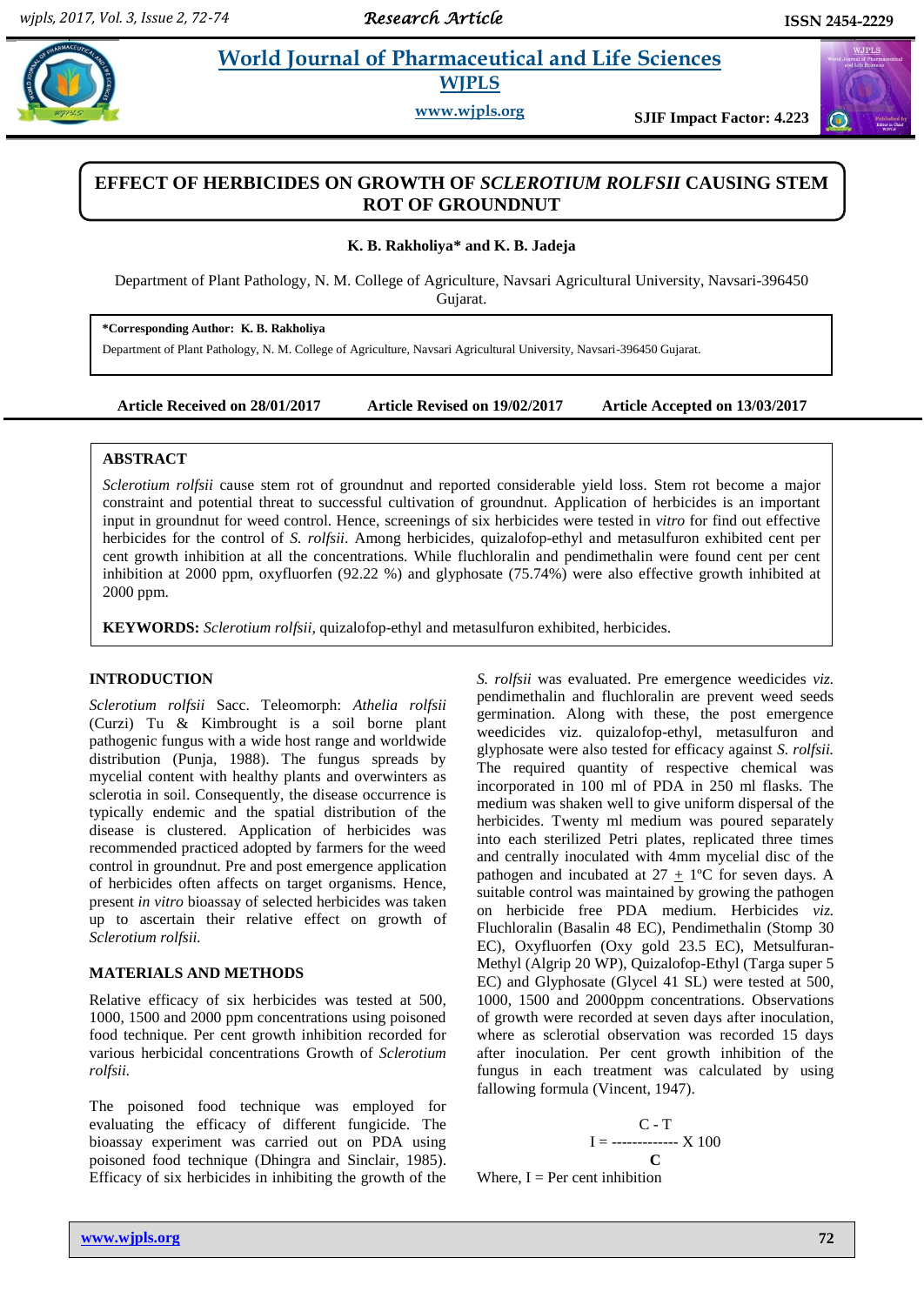C =Colony diameter (mm) of control T=Colony diameter (mm) of treatment

#### **RESULT AND DISCUSSION**

Relative efficacy of six herbicides was tested at 500, 1000, 1500 and 2000 ppm concentrations using poisoned food technique. Per cent growth inhibition and sclerotial formation recorded for various herbicidal concentrations are presented in table-1.

All herbicides were found to reduce the growth of *S. rolfsii* as compared to control. Among various herbicides, quizalofop-ethyl and metasulfuron exhibited cent per cent growth inhibition at all the concentrations. Their toxicity indices were 400. While, fluchloralin and pendimethalin reported cent per cent growth inhibition at 2000 ppm and their toxicity indices were 323.20 and 293.24*,* respectively. Oxyfluorfen and glyphosate were inhibited  $92.22\%$  and  $75.74\%$  growth at 2000 ppm, respectively. Their toxicity indices were 330.20 and 160.62, respectively. Kanzaria (1993) in his *in vitro* study found that pendimethalin and fluchloralin were showed 92.52 and 70.00 per cent inhibition at 1000 ppm. *Sclerotium rolfsii* survive in soil in the form of dormant sclerotia for long time. Hence observed effect of

prevention of sclerotial formation of herbicides was important aspect for management of stem rot of groundnut. Effect of herbicides on sclerotial production, maximum sclerotial production (130) was found in oxyfluorfen at 500 ppm. At 500 and 1000 ppm concentrations of fluchloralin 51 and 27 sclerotia, respectively, were produced while at 1500 and 2000 ppm concentration no sclerotial production was observed. Pendimethalin at 500, 1000, and 1500 ppm produced 88, 41, and 28 sclerotia, respectively while, at 2000 ppm sclerotia were not produced. Glyphosate at 1500 and 2000 ppm recorded little growth without sclerotial formation although gave rise to 102 and 71 sclerotia at 500 and 1000 ppm concentrations, respectively. Rathod and Patel (2003) tested the efficacy of alachlor, atrazine, butachlor, diuron, fluchloralin, oxadiazon, oxyfluorfen, pendimethalin and trifluralin in inhibiting the growth and sclerotial formation of *S. rolfsii* causing collar rot of chickpea *in vitro*. All herbicides were found significantly superior to inhibit colony diameter as well as sclerotial formation. Among them diuron @800µg/ml inhibited mycelial growth completely, hence there was no sclerotial formation. Alachlor and pendimethalin were also highly effective for growth inhibition and reduced sclerotial formation.

|  |  |  |  |  | Table 1: Effect of herbicides on growth and sclerotial production of S. rolfsii. |  |  |
|--|--|--|--|--|----------------------------------------------------------------------------------|--|--|
|--|--|--|--|--|----------------------------------------------------------------------------------|--|--|

| Sr. | <b>Herbicides</b>     |              | Concentration a.i. (ppm)* |       |                  |       | <b>Mean</b> | <b>Toxicity</b> |
|-----|-----------------------|--------------|---------------------------|-------|------------------|-------|-------------|-----------------|
| No. |                       |              | 500                       | 1000  | 1500             | 2000  |             | index#          |
| 1.  | Quizalofop-ethyl 5 EC | A            | 100                       | 100   | 100              | 100   | 100         | 400             |
|     |                       | B            | 00.00                     | 00.00 | 00.00            | 00.00 | $00\,$      |                 |
| 2.  | Metasulfuron          | A            | 100                       | 100   | 100              | 100   | 100         | 400             |
|     | $20$ wp               | B            | 00.00                     | 00.00 | 00.00            | 00.00 | 00.         |                 |
|     | Oxyfluorfan 23.6 EC   | A            | 66.67                     | 81.85 | 89.63            | 92.22 | 82.55       | 330.20          |
| 3.  |                       | B            | 130                       | 50    | 39               | 30    | 62.25       |                 |
|     | Fluchloralin          | A            | 66.67                     | 70.74 | 86.24            | 100   | 80.92       | 323.68          |
| 4.  | 48 EC                 | B            | 51                        | 27    | 00.00            | 00.00 | 19.50       |                 |
|     | Pendimethalin         | A            | 52.40                     | 61.11 | 79.72            | 100   | 73.31       | 293.24          |
| 5.  | 30 EC                 | $\, {\bf B}$ | 88                        | 41    | 28               | 00.00 | 45.75       |                 |
| 6.  | Glyphosate            | A            | 00.00                     | 25.74 | 59.07            | 75.74 | 40.13       | 160.52          |
|     | 41 SL                 | B            | 102                       | 71    | 00.00            | 00.00 | 43.25       |                 |
| 7.  |                       | A            | 00.00                     | 00.00 | 00.00            | 00.00 | 00.00       |                 |
|     | Control               | $\bf{B}$     | 235 238                   |       | 233 234          |       | 235         |                 |
|     |                       |              | (W)                       |       | Concentration(C) |       | W x C       |                 |
|     | S.Em.±                |              | 0.32                      |       | 0.26             |       | 0.64        |                 |
|     | C.D. at 5%            | A            | 0.91                      |       | 0.74             |       | 1.82        |                 |

 $A = Per$  cent growth inhibition (after 8 days inoculations),  $B = No$ . of sclerotia (after 15 days inoculations)

\* Each figure is mean of three replications, # Maximum toxicity index is 400